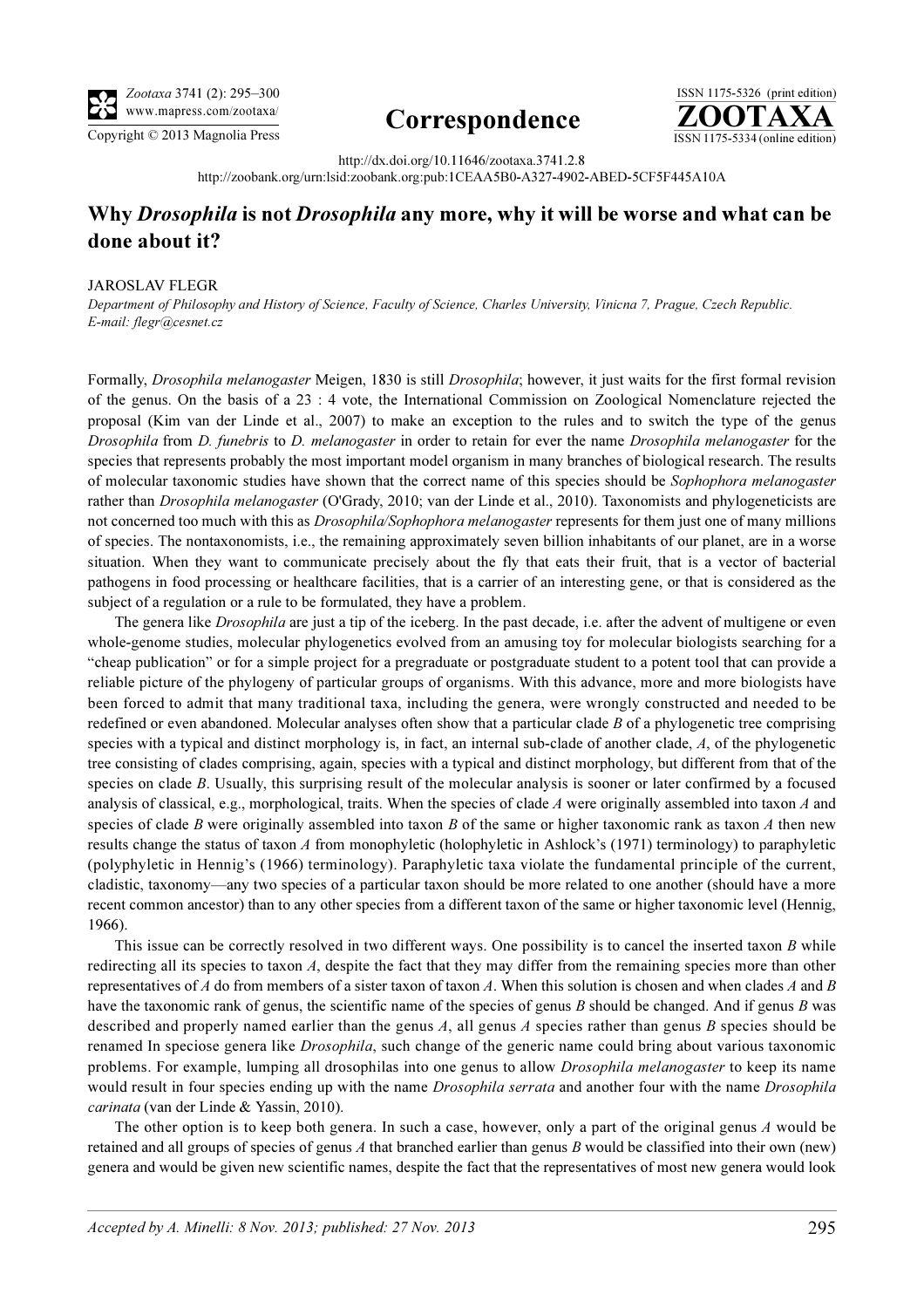quite similar and many traditional and widely used names of species (like *Drosophila melanogaster*) would have to be changed.

With the development of reliable molecular phylogenetic methods, more and more paraphyletic taxa will be identified and the taxonomists will be increasingly forced to make the choice between the two aforementioned bad options and the rest of mankind will have to reconcile with the fact that the names of important species may change from time to time. Everybody has to make peace even with the fact that being a member of the same taxon says very little about inner and outer similarity between species. The absence of outer similarity (the phenotypic similarity that is often just a result of convergence due to similar selective pressures) would probably be more readily accepted than the lack of inner similarity (the phenotypic similarity that is often a result of neutral evolution or of phylogenetic constraints). A taxonomic system that does not correctly reflect the inner similarity of the species would be similarly "useful" as would be a system based on the chemical composition of a homogenate of representatives of particular species or on the alphabetic order of the letters in their names (Mayr, 1982). Currently, knowing that the flies swarming in our cellar fall into the genus Drosophila, we can guess many physiological, morphological, and ecological properties of the organisms from their name. On the other hand, nothing might be possible to guess from a system that would not reflect the inner similarity of the species.

Of course, not every genus studied by molecular phylogenetic methods will turn out paraphyletic and, as such, needing to be cancelled out, renamed or modified. Todays' experiences, however, suggest that in large (speciose) genera, it might be more or less a rule. The reasons for this unfortunate situation could be in principle two. The worse alternative is that no rigorous system of formal rules exists that could be used for the construction of a taxonomic system that would reflect both the phylogenetic relationship and phenotypic similarity of its species. The second possibility is more favorable. It supposes that such a system of rules can be found; however, it should differ from the system that is now in use. In my opinion, the second possibility is more likely and, moreover, the cure can be relatively easy. Before its introduction, it would be quite useful to discuss why, so often, a phenotypically distinct group of species shows up to be an internal clade of a phenotypically distinct and uniform group of species instead of being a sister clade of them. The answer to this question is nontrivial and rather interesting.

It is highly probable that this phenomenon is related to the punctuational nature of biological evolution. If the evolution worked in a gradualistic way, as Charles Darwin and most of his  $20<sup>th</sup>$  century successors supposed to be true, such a pattern would be relatively rare and a radically different phenotype of the members of an internal sub-clade of a clade might be caused only by radically different selection pressures resulting, for example, from switching to a radically different type of environment. Such a switch would, however, probably also occur in some species outside the inner clade and most of the new characters typical for the inner clade would have a nature of an evolutionary adaptation to a new environment or to a new life strategy. Therefore, the taxonomists would probably recognize the adaptive nature of the novelties observed and would not establish a separate taxon for a particular phenotypically distinct sub-clade. The current taxonomists would therefore be saved from solving the problem of how to deal with a paraphyletic taxon when some distinct clade of a species turns out to be an internal clade of a taxon of the same or even lower taxonomic rank.

Within the past three decades, the palaeontologists have provided an abundance of evidence that the evolution of most of multicellular species is not gradualistic but punctuational in nature (Eldredge & Gould, 1972; Eldredge et al., 2005; Gould, 2002; Hunt, 2010; Monroe & Bokma, 2010). A large survey of well-documented case studies in the Neogene fossil records found 52 instances of punctuational evolution and only two instances of gradualistic evolution (Jackson & Cheetham, 1999). Similarly, gradualistic evolution was identified in only 8 of 88 Ordovician trilobite lineages and only in one of 34 scallop lineages in the northern European Jurassic (Jablonski, 2000). Starting with Ernst Mayr, biologists suggested several genetic mechanisms that might explain the existence of punctuational evolution in multicellular or sexual species (Mayr, 1963). Some of these models suggest that the species are evolutionarily frozen under normal conditions and can only partly respond to the existing selection pressures (Carson, 1968; Flegr, 1998, 2010; Mayr, 1963; Templeton, 1980). Under some conditions, for example after peripatric speciation, they can turn to the plastic state in which they start to respond to selection; however, after some time, as a result of an accumulation of genetic polymorphism by frequency-dependent selection, the plastic species switches to the normal, frozen, state again and the adaptive evolution of the new species ends. Transient plasticity of a new species can lead to a radical phenotypic switch without any change to the environment and can be accompanied by a rapid radiation and diversification of the new species resembling the adaptive radiation. In the contrast with other (more frequent) types of speciation (e.g. vicariant, sympatric, parapatric), the speciation coupled with the switch from the frozen to plastic state can lead to such a prominent change in the phenotype or may even give origin to several new divergent phenotypes, so that the taxonomists most probably will establish a new genus or a new taxon of higher rank, e.g., a tribe or a family, for the new species and its descendants (Hörandl, 2006). For example, fifty highly diverse species of Hawaiian silverswords (trees, shrubs, mat-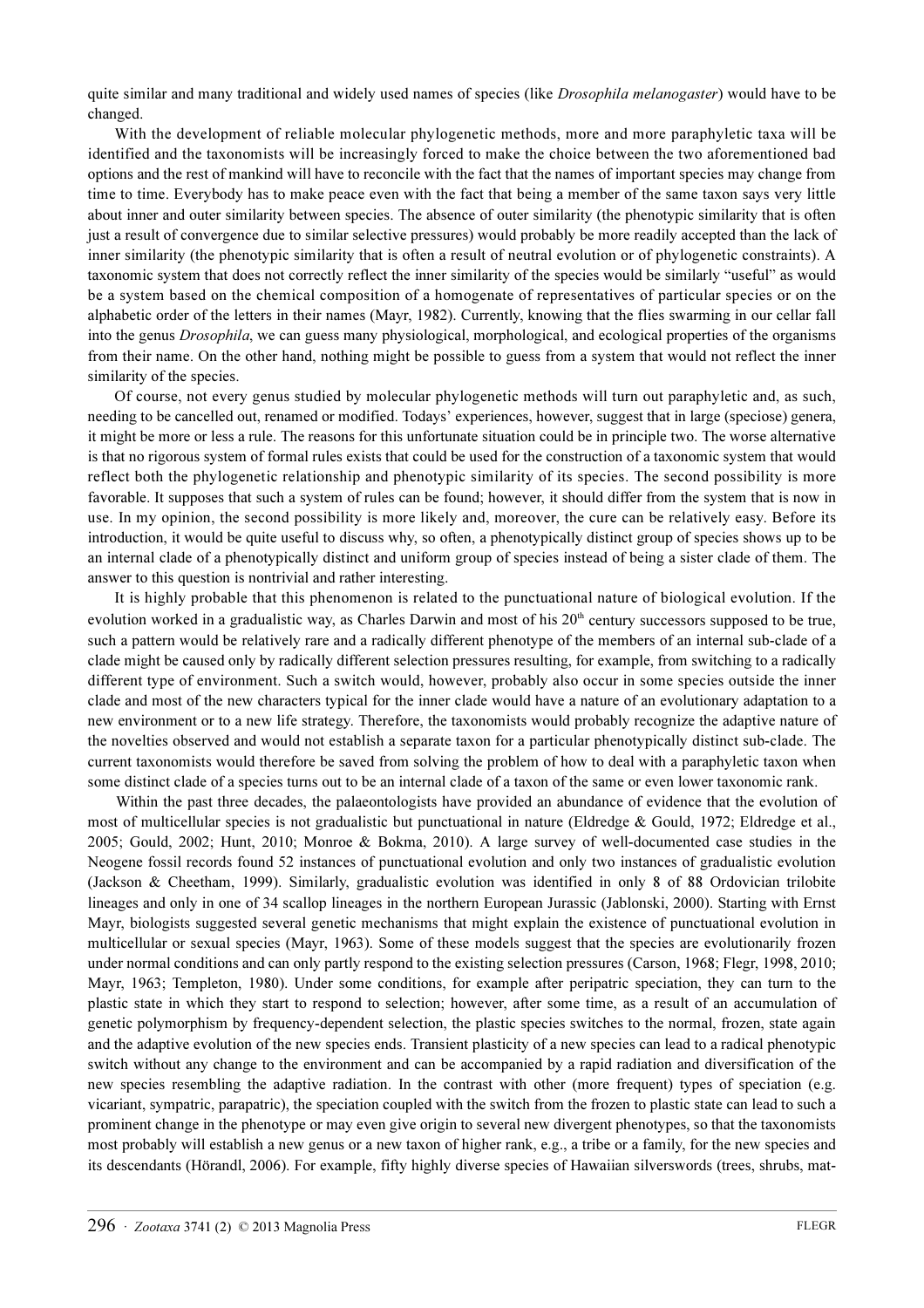plants, cushion plants, lianas) branched off inside the phenetically conservative genus Raillardiopsis (tarweeds) (Baldwin, Kyhos, Dvorak, & Carr, 1991) and all highly diversified genera of cacti (family Cactaceae) were found to nest within the previously recognised genus *Talinum* (family Portulacaceae) (Hershkovitz & Zimmer, 1997).

A biological species is often defined as a set of individuals sharing an identical gene pool throughout the period between two speciation events. Within a framework of punctuational theories, a genus can be defined as a set of individuals sharing a common exclusive ancestor in the period between two subsequent events of evolutionary plasticity (Flegr, 2013). Therefore, by the definition, species of the same genus evolve in the gradualist mode while evolution of distinct genera is mostly punctuational in nature. Only some (prominent morphological) characters can be recognised in fossils and therefore paleontological species correspond to neontological genera rather than species. This is probably the reason why the punctuational mode of evolution is so prevailing in the available paleontological record (Eldredge et al., 2005).

In a gradualistic world, paraphyletic taxa (except the species, whose paraphyletic nature is usually tolerated even by cladistics) would be relatively rare. Two related genera whose species share (within a particular genus) enough independently acquired traits to have convinced taxonomists to establish a separate genus for each of them, will most likely be monophyletic and will probably form sister taxa.

 In contrast, in the punctuational world, the paraphyletic taxa will be relatively common as a species can switch from the frozen to the plastic state in any place of the phylogenetic tree. The origin of a new genus as a result of the switch of some frozen species to the plastic state will be most probably accompanied by the transition of the originally monophyletic (holophyletic) genus to the paraphyletic state (Zander, 2010), but see also Podani (2010b).

The problems with paraphyletic taxa do not only concern the genera but also the taxa of any taxonomic rank. In any rank-based taxonomy, a higher rank taxon is originally composed of species that shared the same unique combination of phenotypic characters. When a certain species of a particular taxon becomes so plastic that even these characters radically change and taxonomists separate this species and its descendants into a new taxon of the same or higher taxonomic rank, the taxon becomes paraphyletic. For example, when a species of a certain line of reptiles acquired the properties characteristic for birds, the taxon Reptilia became paraphyletic. Many taxonomists silently tolerate the traditional division of the superclass Tetrapoda into the classes Amphibia, Reptilia, Mammalia, and Aves and do not, for example, rewrite the corresponding Wikipedia chapters every morning (however, from time to time they do), only because they have already recognized the vainness of such activities –secondary school biology teachers are far much more numerous than theoretical taxonomists.

Which set of taxonomic rules suits best a taxonomic system to be developed for sorting the organisms that evolved in the punctuational rather than the gradualistic way? The one that is used today, with one important exception. The paraphyletic taxa, it means the taxa that include a common ancestor of all its species but not all descendants of this ancestor, should be tolerated in the taxonomic system (Hörandl, 2006; Hörandl & Stuessy, 2010; Podani, 2010a; Zander, 2010). A group of the descendants of such an ancestor can be reclassified into another taxon, B (or, usually, into several new taxa B, C, D, etc.) of the same taxonomic rank (Fig 1a), however, under the condition that just one member of taxon B, namely the common ancestor of taxon B, has the ancestor that is not a member of taxon A, and no member of taxon B has a descendant that is a member of taxon A. When the former criterion failed to be met, taxon B would be polyphyletic (Fig 1b); when the latter one failed to be met, taxon  $A$  would be polyphyletic (Fig 1c).

Cladists try to construct the taxonomic system on the basis of relationships (cladogenesis), while ignoring possibly parallel anagenesis (phenotypic similarity) of species. In doing this, they are forced to depart from a three-hundred-yearold system of formal ranks, to exclude all paleontological species, and to overlook the fact that (without a time machine) cladogenesis must be reconstructed solely on the basis of anagenesis. Further cladists must ignore the fact that many important clades originated not by branching, but by fusion of phylogenetic branches, and therefore the concept of relationship cannot be applied to real reticulated phylogeny. They often argue that the members of paraphyletic taxa have no inner similarity to each other—that the only thing they have in common is the absence of the evolutionary novelties that appeared in the common ancestor of the derived taxon B. This, however, would be true only in a gradualistic world where the number of differences between two species indicates the time passed from the moment of the emergence of their common ancestor. In the world of punctuational evolution, the number of such differences reflects the number of switches to plasticity in the edges connecting the two species. Therefore, any two members of paraphyletic taxon A are likely to have more traits in common than any of them has with any member of taxon B, even if some of them is a sister species of the ancestor of taxon  $B$ , i.e., if some of them is more related to members of taxon  $B$  than to any other member of taxon A. From the perspective of gradualistic evolutionary theories, which ruled for most of the  $20<sup>th</sup>$  century and have strongly influenced even today's thinking of biologists, the principles of cladistic phylogenetics, including rejecting paraphyletic taxa, were absolutely legitimate. After the fall of the gradualistic paradigm and the discovery of the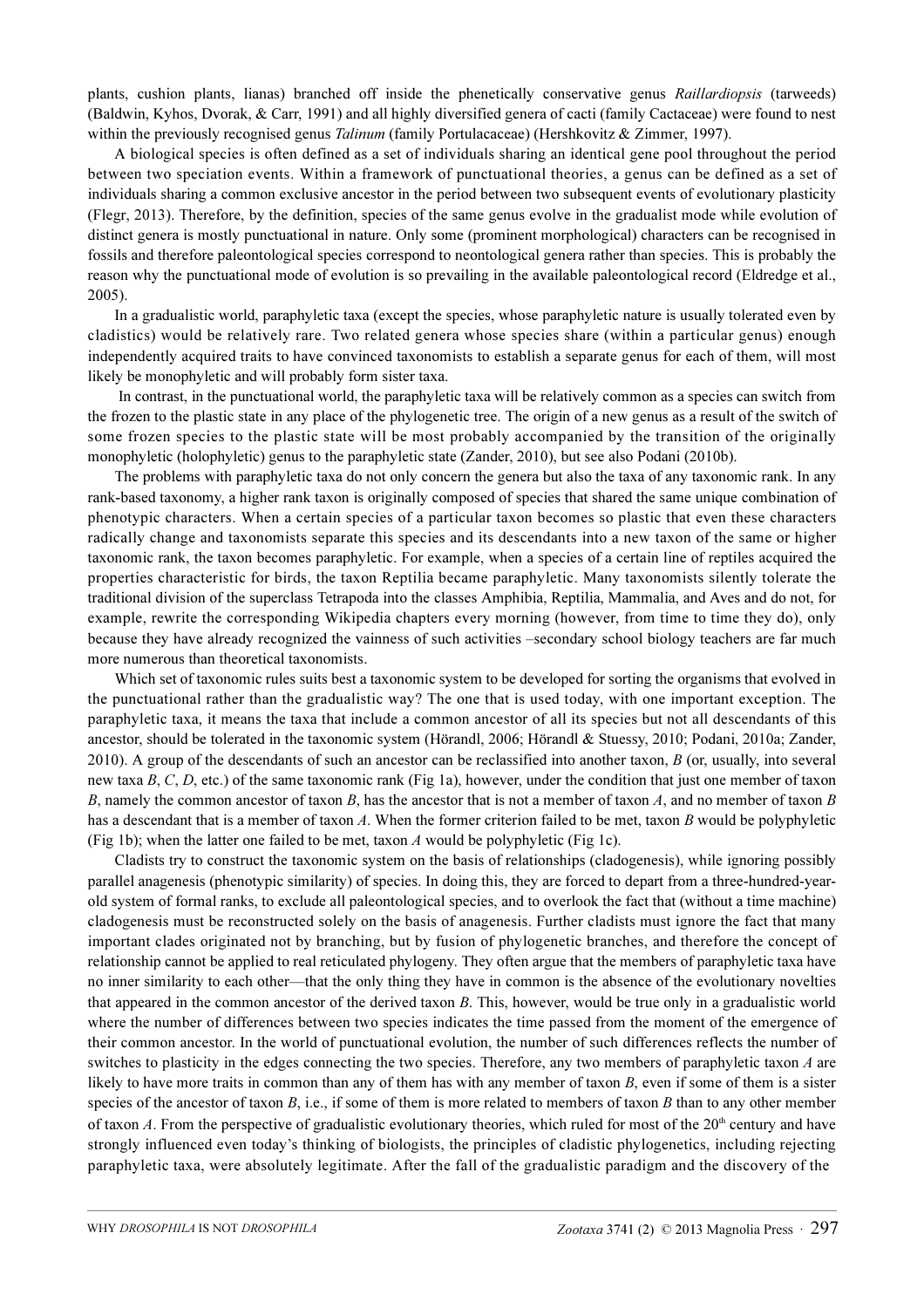**TERMS OF USE This pdf is provided by Magnolia Press for private/research use. Commercial sale or deposition in a public library or website is prohibited.**



FIGURE 1. Correctly and incorrectly constructed taxonomic systems. A correctly constructed system (a) contains a paraphyletic taxon A and monophyletic, namely holophyletic, taxon B. System (b) contains paraphyletic taxon A and polyphyletic taxon B and system (c) contains paraphyletic taxon B and polyphyletic taxon A. The red circles indicate the places where the condition one (a) or the condition two (c) fails.

punctuational nature of adaptive evolution in multicellular (sexual) species, this element of cladistic taxonomy lost any theoretical backing. The advances in the modern molecular phylogenetic methods showed that the current system of cladistic taxonomic rules is not useful from the perspective of taxonomic practice either, because it results in the instability of the taxonomic system. Both the theoretical and practical reasons therefore suggest that our present system of taxonomic rules needs be modified. It is highly probable that the rehabilitation of the paraphyletic taxa would be a helpful step in this regard.

It is, of course, probable that most of the current theoretical taxonomists, who spent a large part of their active professional life fighting the fuzzy eclectic phylogenetics and taxonomy, would not be very enthusiastic about the recurrent more and more urgent suggestions of rehabilitating the paraphyletic taxa (Hörandl, 2006; Hörandl & Stuessy, 2010; Podani, 2010a; Zander, 2010). The change, fuelled by practical taxonomists who mostly use a 'wrong' eclectic taxonomy in their everyday practice anyway, will be probably slow and painful. It is, however, necessary to start the change as soon as possible. Otherwise, we might soon have to say farewell not only to drosophilas but to the whole taxonomic system.

Jaroslav Flegr Australopithecus sapiens, possibly Reptilia, Pisces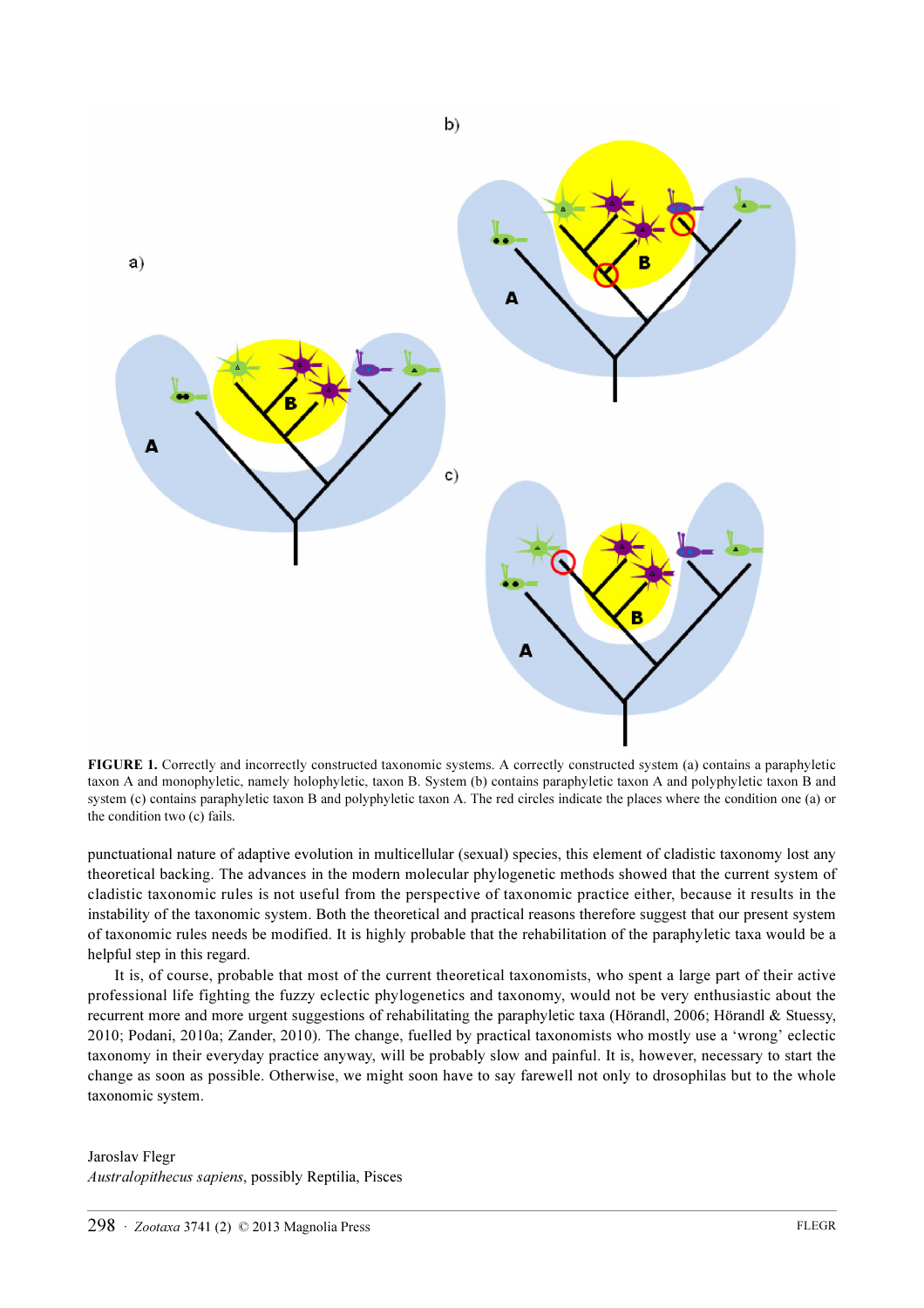### Acknowledgements

I would like to thank to all three referees for their constructive suggestions and comments. This work was supported by project UNCE 204004 (Charles University of Prague).

## References

Ashlock, P.D. (1971) Monophyly and associated terms. Systematic Zoology, [20, 63–69.](http://dx.doi.org/10.2307/2412223) [h](http://dx.doi.org/10.2307/2412223)ttp://dx.doi.org/10.2307/2412223

Baldwin, B.G., Kyhos, D.W., Dvorak, J. & Carr, G.D. (1991) Chloroplast DNA evidence for a North-American origin of the Hawaiian silversword alliance (Asteraceae). Proceedings of the National Academy of Sciences of the United States of America, [88, 1840–1843.](http://dx.doi.org/10.1073/pnas.88.5.1840)

[h](http://dx.doi.org/10.1073/pnas.88.5.1840)ttp://dx.doi.org/10.1073/pnas.88.5.1840

- Carson, H.L. (1968) The population flush and its genetic consequences. In: Lewontin, R.C. (Ed.), Population Biology and Evolution. Syracuse University Press, Syracuse, pp. 123–137.
- Eldredge, N. & Gould, S.J. (1972) Punctuated equilibria: an alternative to phyletic gradualism. In: Schopf, T.J.M. (Ed.), Models in Paleontology, San Francisco, pp. 82–115.
- Eldredge, N., Thompson, J.N., Brakefield, P.M., Gavrilets, S., Jablonski, D., Jackson, J.B.C., Lenski, R.E., Lieberman, B.S., McPeek, M.A. & Miller III, W. (2005) The dynamics of evolutionary stasis. Paleobiology, [31, 133–145.](http://dx.doi.org/10.1666/0094-8373%282005%29031%5b0133:tdoes%5d2.0.co;2) [http://dx.doi.org/10.1666/0094-8373\(2005\)031\[0133:tdoes\]2.0.co;2](http://dx.doi.org/10.1666/0094-8373(2005)031[0133:tdoes]2.0.co;2)
- Flegr, J. (1998) On the "origin" of natural selection by means of speciation. Rivista di Biologia-Biology Forum, 91, 291– 304. http://digital.casalini.it/10.1400/22749
- Flegr, J. (2010) Elastic, not plastic species: frozen plasticity theory and the origin of adaptive evolution in sexually reproducing organisms. Biology Direct, 5, 2. <http://dx.doi.org/10.1186/1745-6150-5-2>
- Flegr, J. (2013) Microevolutionary, macroevolutionary, ecological and taxonomical implications of of punctuational theories of adaptive evolution. *Biology Direct*, 8, 1.

<http://dx.doi.org/10.1186/1745-6150-8-1>

Gould, S.J. (2002) The Structure of Evolutionary Theory. Belknap Press of Harvard University Press, Camridge, 1464 pp. Hennig, W. (1966) Phylogenetic Systematics. University of Illinois Press, Urbana, 263 pp.

- Hershkovitz, M.A. & Zimmer, E.A. (1997) On the evolutionary origins of the cacti. Taxon, [46, 217–232.](http://dx.doi.org/10.2307/1224092) [h](http://dx.doi.org/10.2307/1224092)ttp://dx.doi.org/10.2307/1224092
- Hörandl, E. (2006) Paraphyletic versus monophyletic taxa-evolutionary versus cladistic classifications. Taxon, [55, 564–](http://dx.doi.org/10.2307/25065631) [570.](http://dx.doi.org/10.2307/25065631)

[h](http://dx.doi.org/10.2307/25065631)ttp://dx.doi.org/10.2307/25065631

- Hörandl, E. & Stuessy, T.F. (2010) Paraphyletic groups as natural units of biological classification. Taxon, 59, 1641– 1653.
- Hunt, G. (2010) Evolution in fossil lineages: paleontology and the origin of species. American Naturalist, [176, S61–S76.](http://dx.doi.org/10.1086/657057) [h](http://dx.doi.org/10.1086/657057)ttp://dx.doi.org/10.1086/657057
- Jablonski, D. (2000) Micro- and macroevolution: scale and hierarchy in evolutionary biology and paleobiology. Paleobiology, [26, 15–52.](http://dx.doi.org/10.1666/0094-8373%282000%2926%5b15:mamsah%5d2.0.co;2)

[http://dx.doi.org/10.1666/0094-8373\(2000\)26\[15:mamsah\]2.0.co;2](http://dx.doi.org/10.1666/0094-8373(2000)26[15:mamsah]2.0.co;2)

Jackson, J.B.C. & Cheetham, A.H. (1999) Tempo and mode of speciation in the sea. Trends in Ecology & Evolution, [14,](http://dx.doi.org/10.1016/s0169-5347%2898%2901504-3) [72–77.](http://dx.doi.org/10.1016/s0169-5347%2898%2901504-3)

[http://dx.doi.org/10.1016/s0169-5347\(98\)01504-3](http://dx.doi.org/10.1016/s0169-5347(98)01504-3)

Mayr, E. (1963) Animal Species and Evolution. Harvard University Press, Cambridge, 797 pp.

- Mayr, E. (1982) The Growth of Biological Thought. Belknap Press of Harvard University Press, Cambridge, 974 pp.
- Monroe, M.J. & Bokma, F. (2010) Punctuated equilibrium in a neontological context. Theory in Biosciences, [129, 103–](http://dx.doi.org/10.1007/s12064-010-0087-7) [111.](http://dx.doi.org/10.1007/s12064-010-0087-7)

[h](http://dx.doi.org/10.1007/s12064-010-0087-7)ttp://dx.doi.org/10.1007/s12064-010-0087-7

O'Grady, P.M. (2010) Whither Drosophila? Genetics, [185, 703–705.](http://dx.doi.org/10.1534/genetics.110.118232)

[h](http://dx.doi.org/10.1534/genetics.110.118232)ttp://dx.doi.org/10.1534/genetics.110.118232

- Podani, J. (2010a) Monophyly and paraphyly: A discourse without end? Taxon, 59, 1011–1015.
- Podani, J. (2010b) Taxonomy in evolutionary perspective An essay on the relationships between taxonomy and evolutionary theory. Synbiologia Hungarica, 6, 1–42.
- Templeton, A.R. (1980) The theory of speciation via the founder principle. *Genetics*, 94, 1101–1038. Available from: [http://www.ncbi.nlm.nih.gov/pmc/articles/PMC1214177/ \(accessed 22 Nov. 2013\)](http://www.ncbi.nlm.nih.gov/pmc/articles/PMC1214177/)